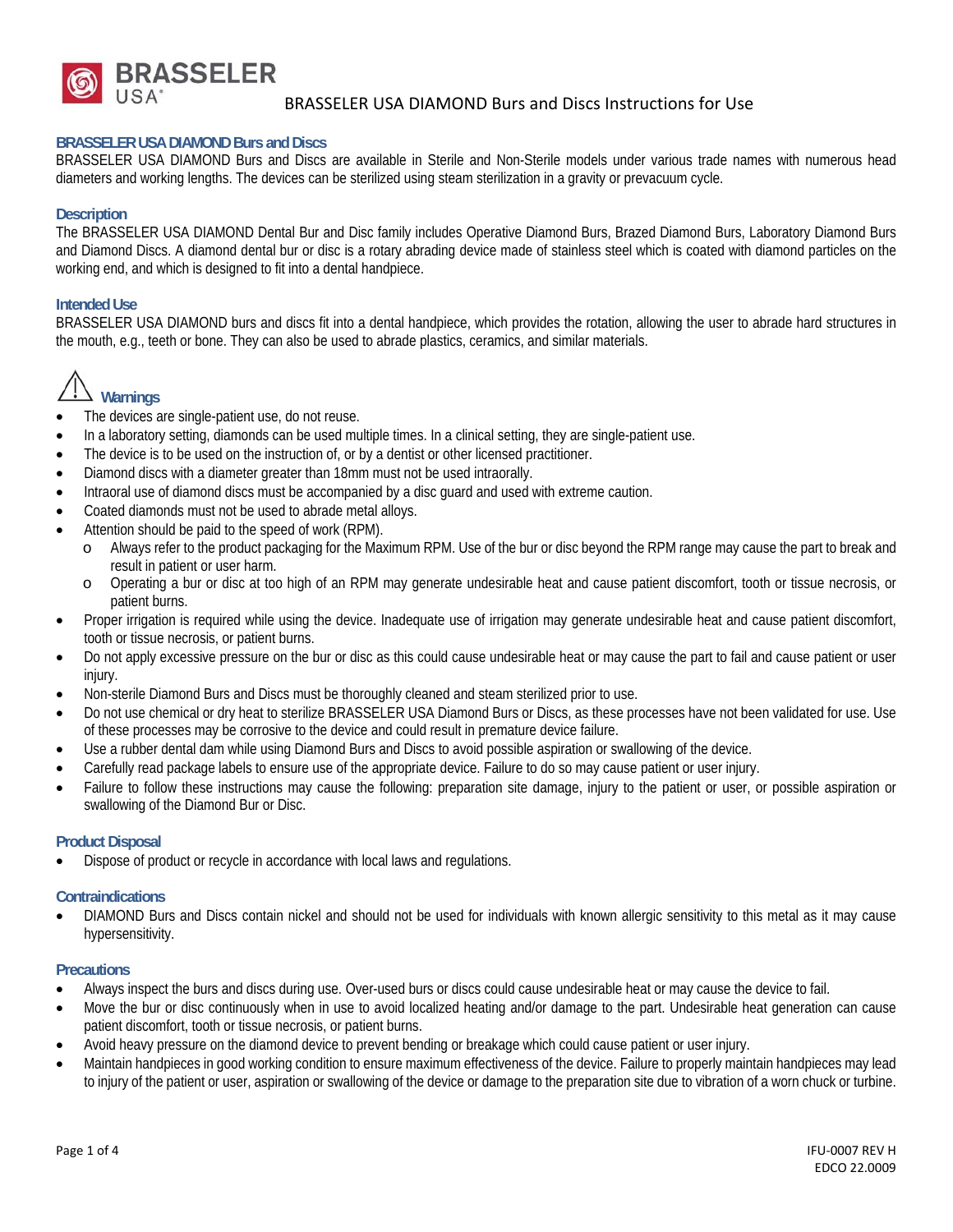

# BRASSELER USA DIAMOND Burs and Discs Instructions for Use

- Ensure the bur or disc is fully seated and securely gripped in the handpiece collet prior to use. Failure to do so may cause the device to "walk out" of the handpiece and may lead to injury of the patient or user or aspiration or swallowing of the device.
- Never force a bur or disc into a handpiece as this could cause damage to the handpiece collet.
- Eye protection must be worn to protect against ejected particles.
- Surgical masks must be worn to avoid inhalation of any aerosol or dust generated.
- BRASSELER USA Bur Blocks used to hold the devices for storage and steam sterilization are not intended to maintain sterility of the device.

## **General Instructions**

- 1. Clean and sterilize all non-sterile burs and discs and any sterile burs and discs with an open or damaged package in accordance with the validated procedures provided below prior to first use.
- 2. Do not force bur or disc into the handpiece. In case of difficult access, check both handpiece turbine and part and refer to handpiece instructions for troubleshooting.

## **Cleaning and Sterilization Instructions**

| Scope                          |          | Clean and sterilize all non-sterile burs and discs and any sterile burs and discs with an open or damaged package in<br>accordance with this validated procedure prior to use.                                                                                                                                                                                                                                                              |
|--------------------------------|----------|---------------------------------------------------------------------------------------------------------------------------------------------------------------------------------------------------------------------------------------------------------------------------------------------------------------------------------------------------------------------------------------------------------------------------------------------|
| Warnings                       |          | 1. Cleaning agents with chlorine or chloride as the active ingredient are corrosive to stainless steel and must not be<br>used. Cleaning agents with neutral pH are recommended.                                                                                                                                                                                                                                                            |
|                                |          | 2. Do not use Cold Sterilizing Methods for the sterilization of Diamond Burs or Discs. These agents often contain<br>strong oxidizing chemicals that may attack the substrate that bonds the diamond particles to the steel blanks.                                                                                                                                                                                                         |
|                                |          | 3. The devices are single-patient use, do not reuse.                                                                                                                                                                                                                                                                                                                                                                                        |
| Containment/<br>Transportation |          | Diamond Burs and Discs can be transported wet or dry and should be protected from damage. If transported wet<br>there is an increased chance of staining or corrosion. Prolonged storage in disinfectant solutions may result in<br>degradation of the product and must be avoided.                                                                                                                                                         |
| Manual<br>Procedure            | Cleaning | If hand cleaning is the only available option, Diamond Burs and Discs should be cleaned in a sink reserved for<br>cleaning instruments.                                                                                                                                                                                                                                                                                                     |
|                                |          | Optional step: Insert the Diamond part into a handpiece and operate at the Maximum RPM. Insert the Diamond part<br>head fully into a wet diamond cleaning stone for at least 2 seconds. Remove Diamond part from handpiece.                                                                                                                                                                                                                 |
|                                |          | Rinse the Diamond Bur or Disc (and dedicated instrument block, if applicable) under cool running water for at least<br>one (1) minute.                                                                                                                                                                                                                                                                                                      |
|                                |          | Prepare a fresh bath of neutral-pH, enzymatic cleaning solution (i.e. Enzol). Follow the cleaning agent's<br>manufacturer's instructions. Immerse the Diamond Bur or Disc (and instrument block) in the prepared Enzol solution<br>and soak for at least ten (10) minutes.                                                                                                                                                                  |
|                                |          | Thoroughly rinse the Diamond Bur or Disc (and instrument block) under running warm water for at least one (1)<br>minute and until visibly clean.                                                                                                                                                                                                                                                                                            |
|                                |          | Dry the device using a non-shedding wipe or clean compressed air, or allow to air dry.                                                                                                                                                                                                                                                                                                                                                      |
| Ultrasonic<br>Procedure        | Cleaning | Prepare a fresh pH-neutral, enzymatic cleaning solution (i.e. Enzol); place the Diamond Bur or Disc in the dedicated<br>instrument block (if applicable) and then place in a sonication unit. Follow the cleaning agent manufacturers'<br>instructions for correct concentration, exposure time, temperature, and water quality. Completely submerge the<br>device in the cleaning solution and sonicate for at least fifteen (15) minutes. |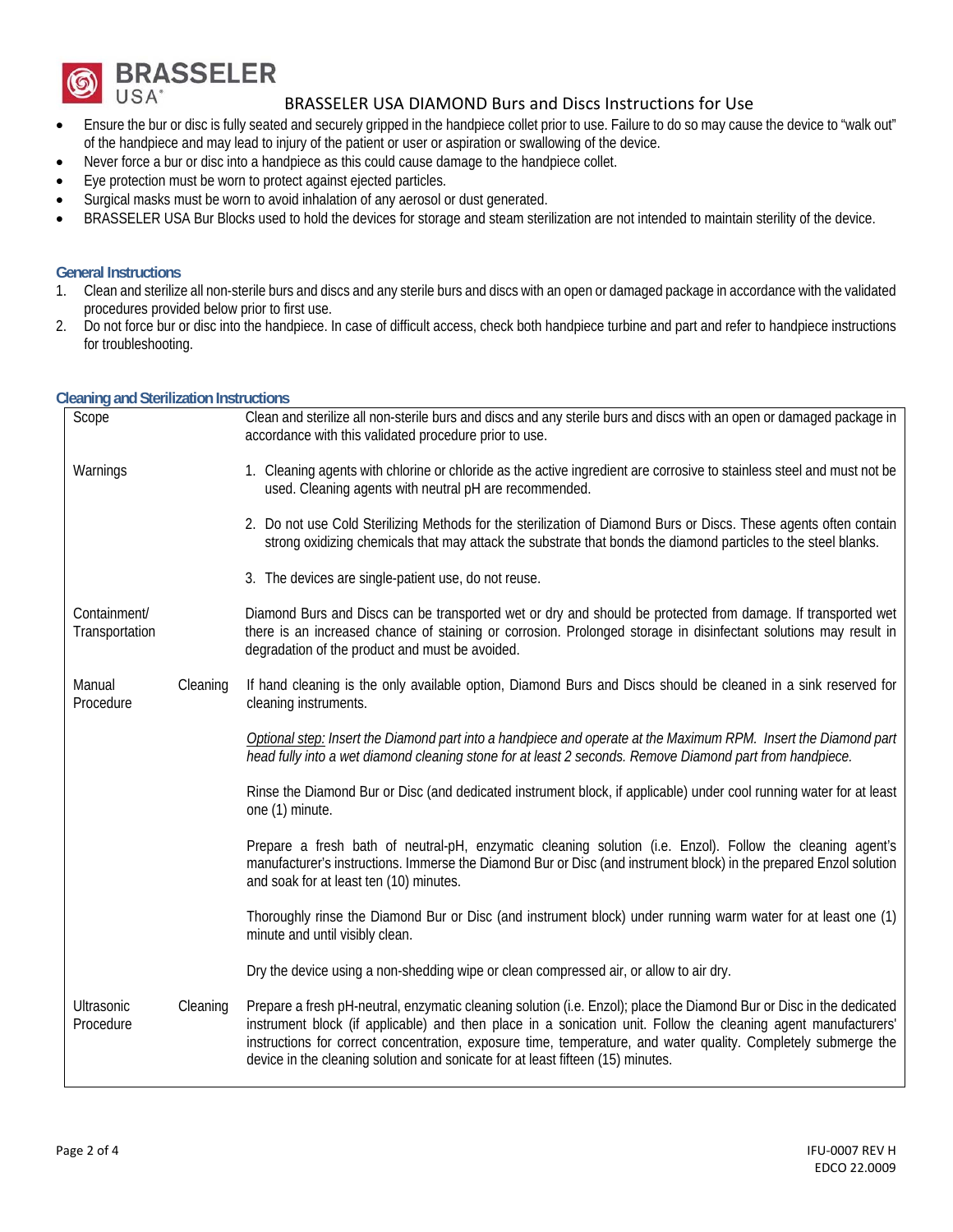

# **6 BRASSELER**<br>USA<sup>\*</sup> BRASSELER USA DIAMOND Burs and Discs Instructions for Use

|                           | Perform a final thorough rinse of the device and instrument block (if applicable) under running warm tap water for at<br>least (1) minute.                |  |  |  |  |
|---------------------------|-----------------------------------------------------------------------------------------------------------------------------------------------------------|--|--|--|--|
|                           | Dry the device using a non-shedding wipe or clean compressed air, or allow to air dry.                                                                    |  |  |  |  |
| <b>Inspection Testing</b> | 1. Visually inspect the device for damage that would prevent proper operation.                                                                            |  |  |  |  |
|                           | Do not use if the tip is broken.<br>a.<br>Do not use if there are missing diamond particles.<br>b.<br>Do not use if there is evidence of corrosion.<br>C. |  |  |  |  |
| Packaging                 | Singly: Pack the Diamond Bur or Disc in pouches validated for sterilization                                                                               |  |  |  |  |
|                           | In Sets: Place the Diamond Bur or Disc in the dedicated instrument block.                                                                                 |  |  |  |  |
|                           |                                                                                                                                                           |  |  |  |  |

| Sterilization          | Use the following cycle for steam sterilization                                                                                                                                                                          |                                                                                                                                                                                                                                                                                          |                                                                   |                               |  |  |  |
|------------------------|--------------------------------------------------------------------------------------------------------------------------------------------------------------------------------------------------------------------------|------------------------------------------------------------------------------------------------------------------------------------------------------------------------------------------------------------------------------------------------------------------------------------------|-------------------------------------------------------------------|-------------------------------|--|--|--|
|                        | Cycle Type                                                                                                                                                                                                               | Minimum<br>Sterilization<br>Exposure Time<br>(minutes)                                                                                                                                                                                                                                   | <b>Minimum</b><br><b>Sterilization</b><br>Exposure<br>Temperature | Minimum Dry Time<br>(minutes) |  |  |  |
|                        | Gravity                                                                                                                                                                                                                  | 10                                                                                                                                                                                                                                                                                       | 135°C (275°F)                                                     | 30                            |  |  |  |
|                        | Pre-vacuum<br>(4 Pulses)                                                                                                                                                                                                 |                                                                                                                                                                                                                                                                                          | 134°C (273°F)                                                     | 30                            |  |  |  |
|                        |                                                                                                                                                                                                                          | Ensure that the sterilizer manufacturer's maximum load is not exceeded.<br>The minimum dry time has been validated to ensure that the devices will not be left wet. Failure to achieve the<br>minimum dry time may cause moisture to remain on the files that could result in corrosion. |                                                                   |                               |  |  |  |
| Storage                | The Diamond Bur or Disc should be stored in the sterilization pouch until required.                                                                                                                                      |                                                                                                                                                                                                                                                                                          |                                                                   |                               |  |  |  |
| Additional Information | These processes have been validated as being capable of preparing Diamond Burs and Discs for use. Any deviation<br>from these instructions should be properly validated for effectiveness and potential adverse results. |                                                                                                                                                                                                                                                                                          |                                                                   |                               |  |  |  |